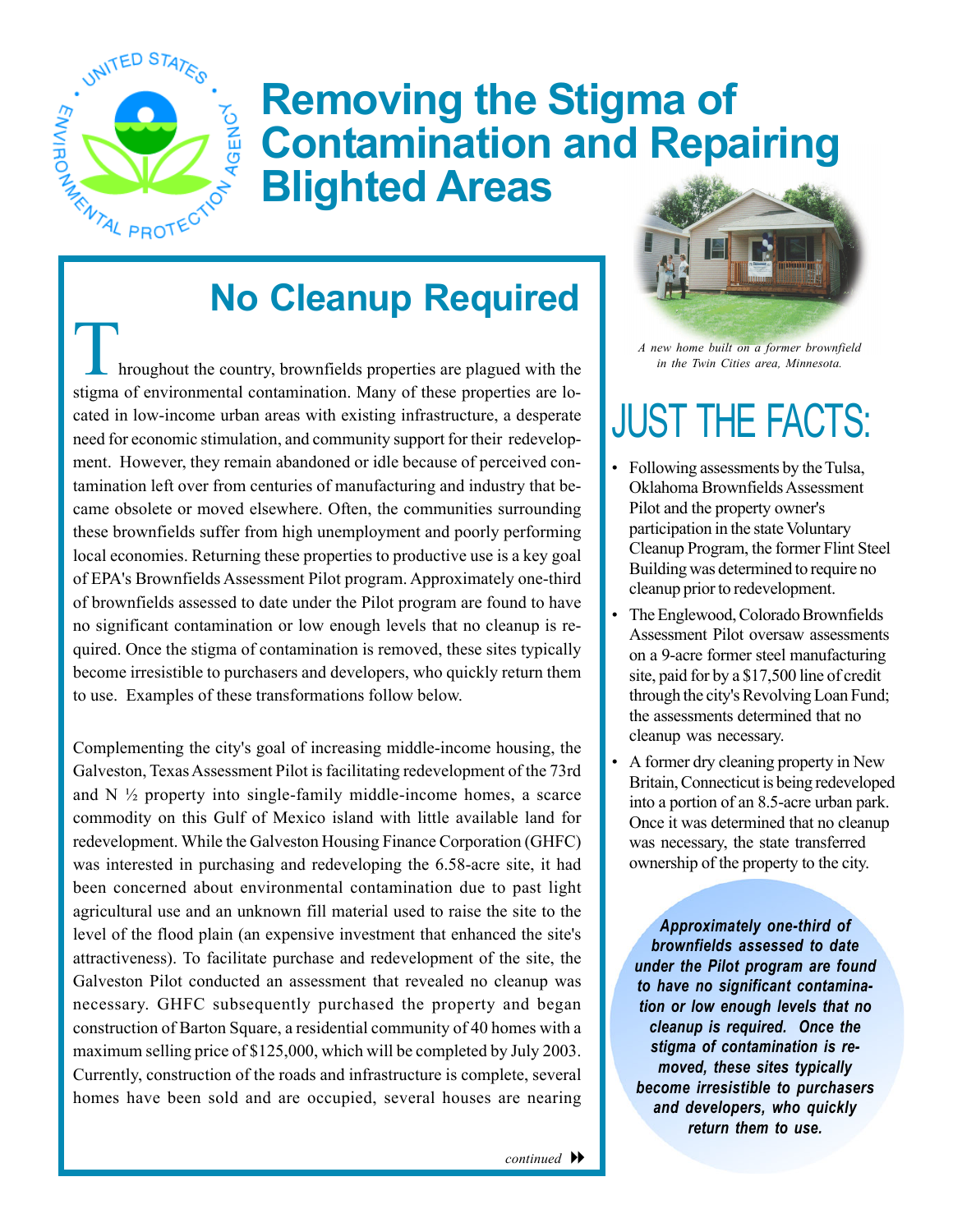completion, and most of the lots have been sold. Jan Coggeshall, chairwoman of GHFC, stated that firsttime homebuyers, such as police officers and teachers that work on the island, are the target residents of this community. "[Barton Square] will be the first new subdivision built on the island in a long time," says Coggeshall. "It also will put a significant amount on the tax rolls."

In partnership with the Minnesota Environmental Initiative (MEI) and Twin Cities Habitat for Humanity, the Twin Cities Metropolitan Council Brownfields Assessment Pilot conducted assessments of several targeted sites. Once these assessments were completed, Twin Cities Habitat for Humanity purchased and began redevelopment on two sites requiring no cleanup.

Using approximately \$415,000 in funding and in-kind services from Habitat of Humanity and its partners, three homes were built during the Spring and Summer of 2001 and another in Fall 2001. The Twin Cities Metropolitan Council Pilot and



*A site in Galveston, Texas that was determined to require no cleanup.* 

its partners hope to create a model that will allow other affordable housing builders to expand their capabilities and options. Stephen Seidel, executive director of Twin Cities Habitat for Humanity, stated that "As we at Twin Cities Habitat strive to meet the ever-increasing need for affordable housing in our community, it is essential that we have the capacity to consider every location that has the possibility of providing housing that is affordable to low- to moderate-income people. Thanks to this collaboration [with the Brownfields Pilot and MEI], generously supported by the Environmental Protection Agency, we are able to do just that." On February 13, 2002, EPA signed a Memorandum of Understanding with Habitat for Humanity International to work in partnership to build energy-efficient homes on former brownfields throughout the country.

Following assessments by the Tulsa, Oklahoma Brownfields Assessment Pilot and the property owner's participation in the state Voluntary Cleanup Program, the former Flint Steel Building site received a Certificate of No Further Action (NFA) from the Oklahoma Department of Environmental Quality Brownfields Program once it was determined that no cleanup of the site was required. The NFA releases the owner and any investors in the site from state and EPA liability. The former steel manufacturing site, owned by Flintco Companies, will be redeveloped into a \$1.4 million warehouse, and an industrial build-to-suit building for manufacturing or warehouse companies looking for space. As stated by Tom Maxwell, president of Flintco Companies, "This is a win-win for Tulsa. We have a strong commitment to Tulsa, and we feel the redevelopment of this site will help to create jobs and attract capital investments." Another Pilot-targeted site determined to require no cleanup is being redeveloped into a new 80,000-square-foot City of Tulsa Housing Authority warehouse and job training center.



*A brownfield in Tulsa, Oklahoma*  The Englewood, Colorado Brownfields Assessment Pilot oversaw assessments on a 9-acre former steel manufacturing site, paid for by a \$17,500 line of credit through the city's Revolving Loan Fund; the assessments determined that no cleanup was necessary. This site was purchased for \$1.25 million by Keogh & Company, a national printing company that

*continued* 

*Brownfields Success Story Solid Waste EPA 500-F-03-010 No Cleanup Required and Emergency May 2003* 

*Response (5105) www.epa.gov/brownfields/*